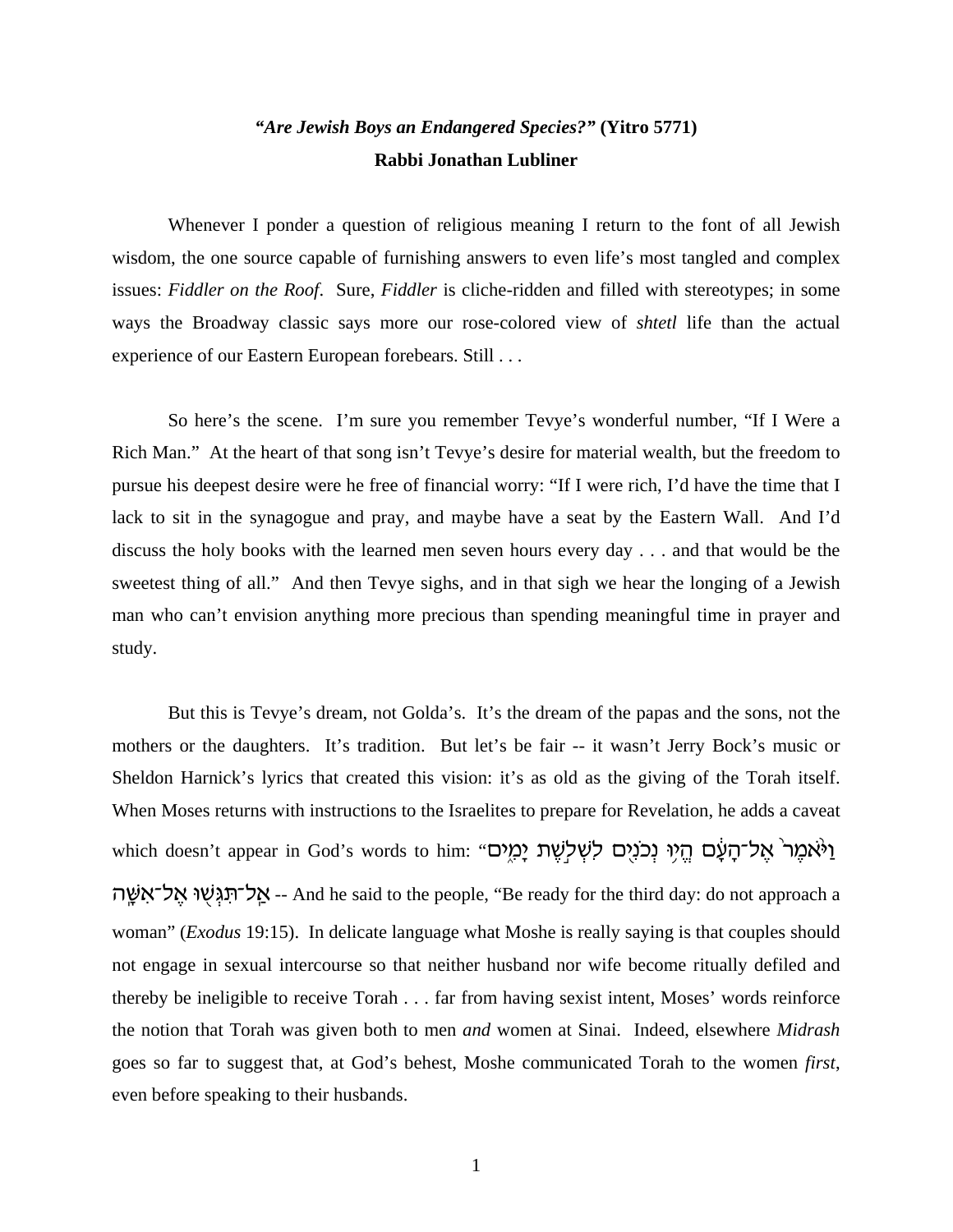Still, in the story of the giving of Torah as well as elsewhere, the Torah presumes a male audience. Consider an example found in the Ten Commandments itself: אִיעָת אֲשֶׁת רֵלֵךְ -- You shall not covet the wife of your (male) neighbor." Fast forward several thousand years and in a popular Orthodox *siddur*, you will see the prayer recited for congregations on Shabbat morning states, "May the Holy One bless this entire holy congregation along with the other holy congregations; them and their wives. . ." No, there is no feminine alternative for women to recite . . . there is a presumption here that the audience is a male one.

We are a synagogue of equal obligation and opportunity for men and women, and have been blessed this morning by a very capable *bat mitzvah* who has served as our *shlihah tzibbur*. We know there are a variety of views about the extent to which women can or should participate in *shul* life; while respectful of the viewpoints of others, we are thrilled that our girls can *daven*, *layn*, count in a *minyan*, and become cantors, rabbis and educators.

Yet even as we made room for women at the communal table of Torah and *tefillah*, study and prayer, there are others we're seeing less and less within the fabric of Jewish life. A few statistics to reflect upon: According to the Cohen Center at Brandeis University, only 30% of all Conservative synagogue volunteers are male. In a similar vein, in the vast majority of congregations, the ratio of Sisterhood to Men's Club membership is generally 2:1, even 3:1. As my colleague Rabbi Chuck Simon notes in his book, *How to Build a Successful Volunteer Culture*, "Men and their needs were simply not being factored into the equation of synagogue life. This point was underscored by a conference devoted to 'Jews and Gender" that took place at the Jewish Theological Seminary in the 1990s. It was a conference about women. In crafting the conference agenda, it was as if JTS leaders had forgotten that there were two genders."

Here in Jacksonville, we are blessed by the engagement of many talented men. Still, if I think about our 8th grade graduating classes from the Martin J. Gottlieb Day School over the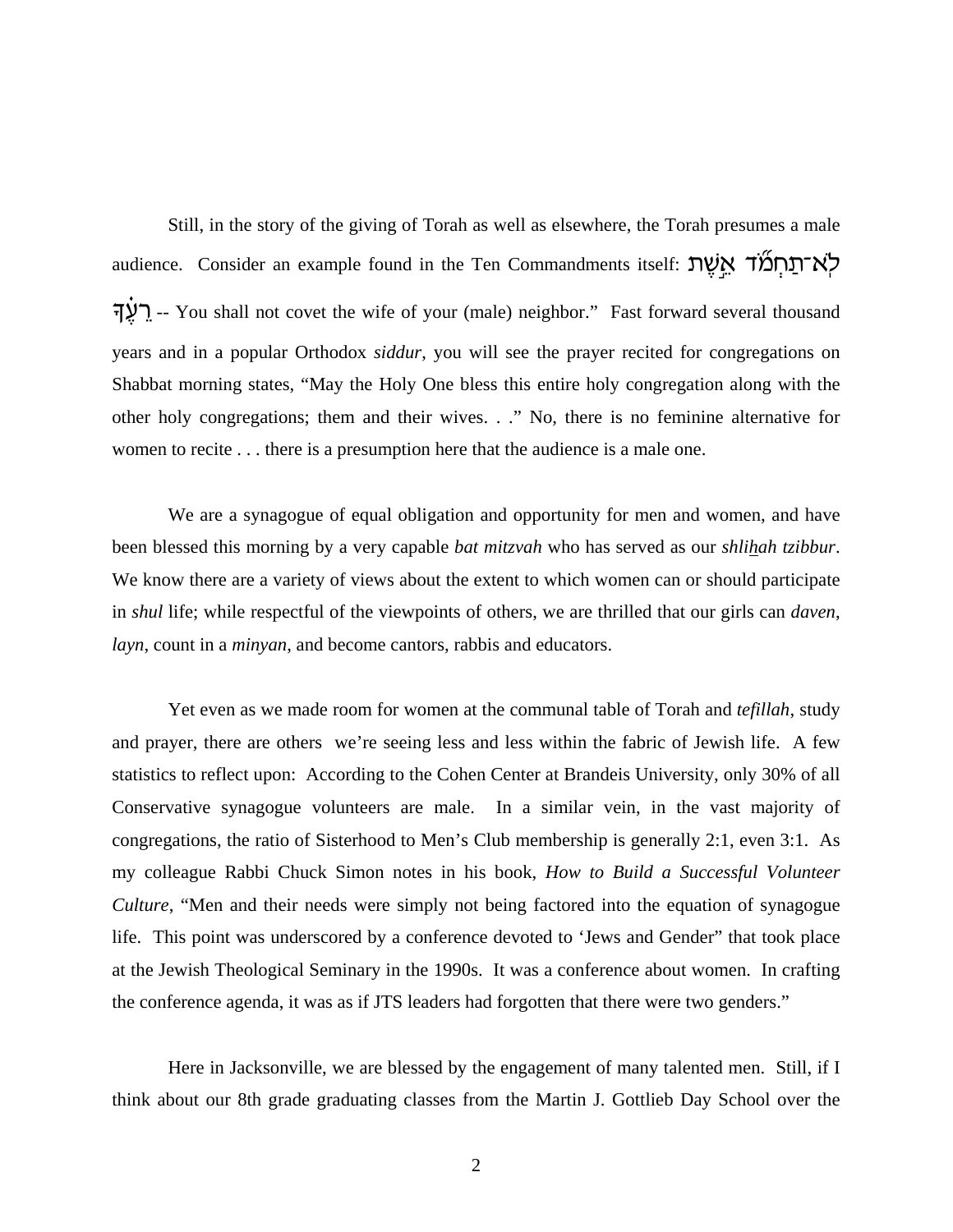past seven years, there have been palpably more female than male graduates almost each year; the gender gap in 11th grade Confirmation classes has been even more pronounced, while this year, there isn't a single teenage boy in our 12th grade *Siyyum* program; while of 14 USY board positions, only three of them are held by boys. I'm not prepared to make sweeping generalizations from our limited numbers; on the other hand, social researchers, rabbis and Jewish educators across North America are all seeing a trend toward the decreasing engagement of male Jewish teens. Many Jewish communal leaders are beginning to sing, "Where have all the Jews boys gone?"

The answer, my friend, may be blowing in the wind, but we don't have the luxury of waiting to find out. Study after study bears out that behavioral patters formed in adolescence shape and frame the social context in which the next generation of Jews will make decisions about identity, engagement, the choice of marriage partners and how to rear children. Beyond the issue of whether or not there'll be nice Jewish boys for our daughters, there is the reality that men who marry outside of Judaism are considerably less likely to raise Jewish children with exclusively Jewish identities. Professor Steven Cohen, one of the most outstanding demographers of American Jewry, puts it this way: "There's no question that Jewish women who are intermarried are much more likely to raise their children as Jews than are Jewish men who intermarry. It's well documented. The impact of intermarriage on Jewish continuity is primarily focused on Jewish husbands who marry non-Jewish wives."

My own consciousness of this issue has been raised both professionally and personally. As a rabbi I was fortunate recently to have a thought-provoking conversation at this year's General Assembly of the Jewish Federations of North America, where I learned more about the path-breaking work of *Moving Traditions*, an organization that examines Judaism through the lens of gender. Given that gender is shaped by culture and defines who we are and can become, boys and men, girls and women have different perspectives and view the world in different ways. On a personal note, I also began to notice that many of the teenage boys I rarely saw at synagogue could be found working out regularly at the JCA gym. As this pattern repeated itself time and again, the wheels of my mind began to spin creatively. Perhaps it's not about how to get boys closer to Judaism, but rather how Judaism can get closer to boys. Is there a reason why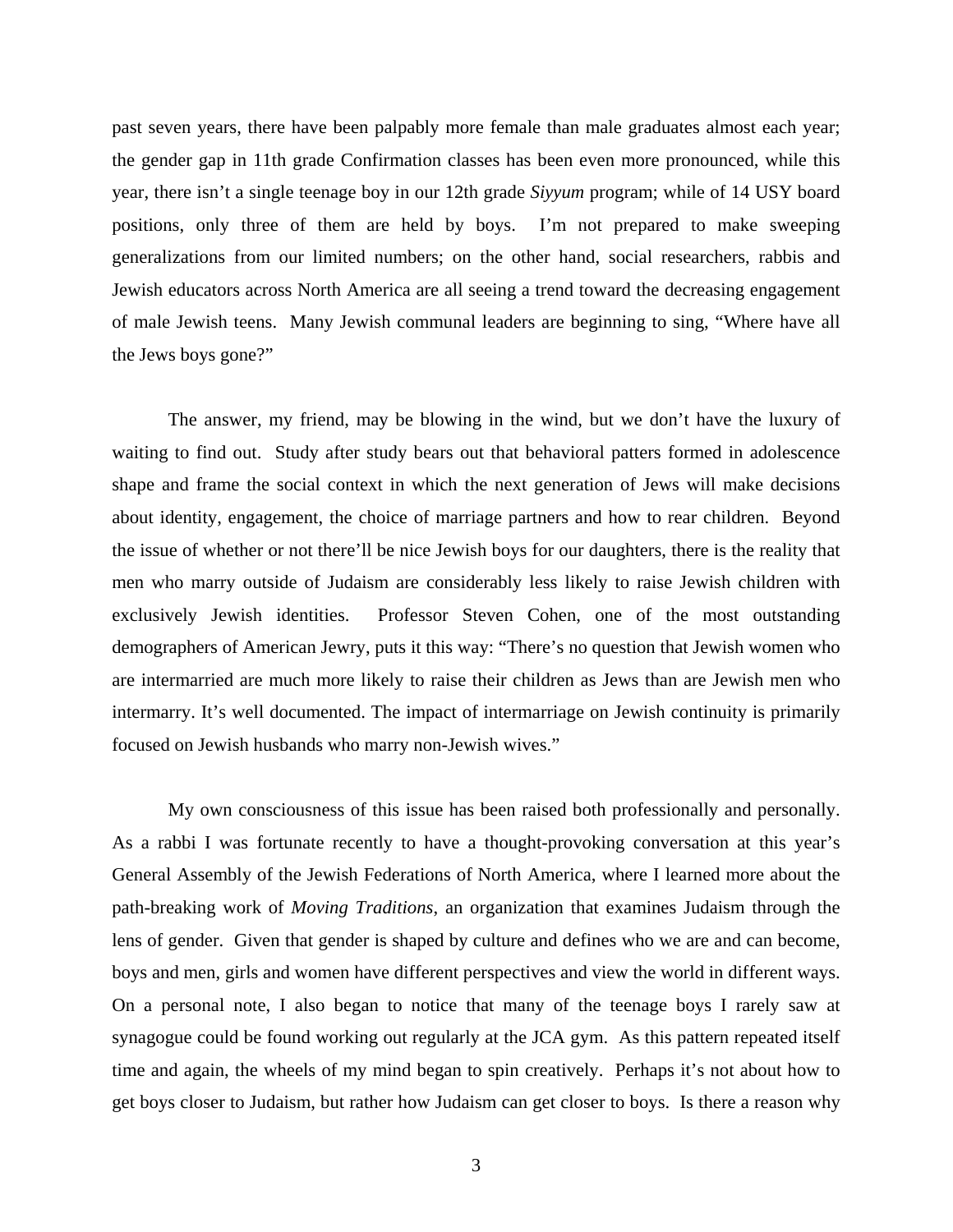pectoral flys, abdominal crunches, or bicep curls couldn't be harnessed to a Jewish end? And if we can't press them to bensch the Grace after Meals, maybe we can bench press with them to build spiritual muscle.

This is about much more than how to incorporate athletics into USY. Where and when, if ever, do we talk about masculinity from a Jewish perspective? What are the stereotypes that influence our own self-perceptions? Who's in charge of measuring the "manliness barometer"? Recently, I saw a young man on the cusp of *bar mitzvah* stand shivering in the cold winter night; when I expressed my concern lest he catch cold, he informed me that not wearing a coat in the cold was "manly". You can probably guess my internal reaction to this assertion of "manliness," but then it hit me: when I was his age, I probably would have said the same thing. I just can't tell you why.

Having attended Vassar, an all-women college before becoming co-ed in 1969, I was blessed with an education sensitive to gender issues from the perspective of women, a lesson I remember every time I get a letter addressed "Dear Alumnae/i." While continuing to raise consciousness about gender issues for girls, we must now do the same for the boys in our lives, the boys who one day will become Jewish husbands and fathers. What Jewish texts might we explore with teenage boys that relate to manhood and masculinity? How might we create an effective physical space and bring physical activity (yes, I'm constantly reminded by my own three boys that they are restless beings wired for roaming) to such engagement? How do we help them model respect for women and themselves?

We sometimes dismiss this as "touchy-feely" or even irrelevant to Judaism, as if how we behave and think as men has nothing do with our view of being Jewish. Sadly, those who don't see the challenges we face are often themselves the victims of the very stereotypes that are problematic. But our tradition knows better. The founder of the Jewish men's movement was none other than a famous rabbi by the name of Hillel, who, some 2,000 years ago threw down a gauntlet to the generations: יוֹתְמִקְל לְהָיוֹת אִישׁ לְחַיֹּה הִאֲלֹאֵי 'In a place where there are no men, strive to be a man." If such is the Torah of Jewish manhood, surely it is received